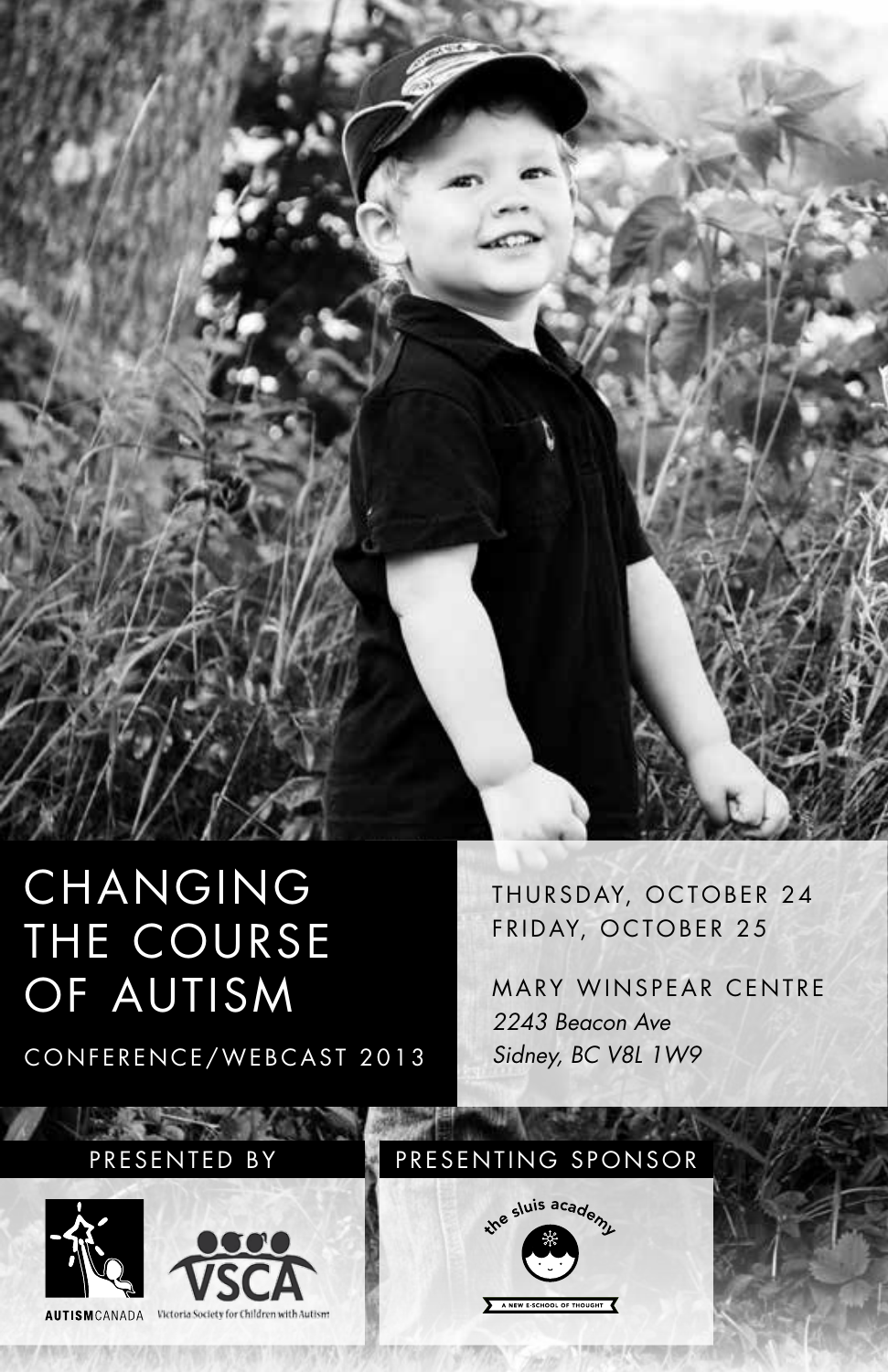| THURSDAY, OCTOBER 24, 2013<br>All times in Pacific Time. |                                         |                                                                                                    |  |
|----------------------------------------------------------|-----------------------------------------|----------------------------------------------------------------------------------------------------|--|
|                                                          | 8:30-8:45 WELCOME                       | ADDRESS                                                                                            |  |
| 8:45-10:15                                               | JAMES ADAMS, PH.D.                      | Updated Summary of Dietary, Nutritional,<br>and Medical Treatments for Autism*                     |  |
| MIN.<br>EXHIBITOR<br>BREAK<br>$(10:15-10:45)$<br>3 0     |                                         |                                                                                                    |  |
| 10:45-12:00                                              | <b>HEATHER MCCRACKEN</b>                | Friend 2 Friend Autism Demystification                                                             |  |
|                                                          | LUNCH<br>1<br>$H$ R .                   | $(12:00-1:00)$                                                                                     |  |
| $1:00-2:15$                                              | JIM TANAKA, PH.D.                       | Improving Face Recognition Abilities for<br>Children With Autism Through the use of<br>Video Games |  |
| 3 0                                                      | $MIN$ .<br>EXHIBITOR                    | <b>BREAK</b><br>$(2:15-2:45)$                                                                      |  |
| $2:45-3:45$                                              | JAMES ADAMS, PH.D.                      | Comparison of Seizure Treatments Based<br>on National Research Survey                              |  |
| $3:45 - 5:15$                                            | DAVE HUMPHREY                           | Autism: The Past, Present and<br>Moving Future                                                     |  |
| FRIDAY, OCTOBER 25, 2013<br>All times in Pacific Time.   |                                         |                                                                                                    |  |
|                                                          | 8:30-9:00 WELCOME ADDRESS               |                                                                                                    |  |
| $8:45-10:15$                                             | <b>DOREEN</b><br>GRANPEESHEH, PH.D.     | ABA: Beyond Discrete Trials                                                                        |  |
| 3 <sub>0</sub>                                           | MIN. EXHIBITOR                          | BREAK (10:15-10:45)                                                                                |  |
| 10:45-12:00                                              | TOM MALTERRE,<br>M.S., C.N.             | Why Diet is Important for People<br>on the Spectrum                                                |  |
|                                                          | HR. LUNCH<br>T.                         | $(12:00-1:00)$                                                                                     |  |
| $1:00-2:15$                                              | EUNICE LEE, MSW,<br>RSW, MS ED          | Self-regulation in the Classroom<br>and at Home: Where do I start?                                 |  |
| 30                                                       | MIN. EXHIBITOR                          | BREAK (2:15-2:45)                                                                                  |  |
| $2:45 - 4 - 15$                                          | LOIS JEAN BRADY                         | Apps for Autism                                                                                    |  |
| $4:15-5:15$                                              | WENDY EDWARDS,<br>B.SC., M.D., F.R.C.P. | Can Supplements Make a Difference<br>for my Child and Why?                                         |  |

*\*Please read report online at AutismCanada.org prior to lecture.*

CONFERENCE/WEBCAST SPEAKER SCHEDULE ADVANCE CONFERENCE REGISTRATION FORM

| ORGANIZATION<br>STREET ADDRESS<br><b>PROVINCE</b><br>POSTAL CODE<br><b>PLEASE HELP US ACCOMMODATE YOU BETTER: OPARENT OPROFESSIONAL</b><br>FEE SCHEDULE (PLEASE SELECT ONE OF THE FOLLOWING):<br><b>CONFERENCE THURSDAY OCTOBER 24 - FRIDAY OCTOBER 25</b><br>*ALL PASSES INCLUDE LUNCH<br>$\Box$ \$130 2-DAY PASS<br>$\square$ \$50<br><b>2-DAY FULL-TIME STUDENT PASS</b><br>$\Box$ \$85 1-DAY PASS<br>Please select which day you'll be attending: $\Box$ Thursday $\Box$ Friday<br><b>DONATION</b><br>Please support our on going efforts to change the course of autism<br>Become a Patron; make a difference with your donation.<br>$\square$ \$25 SILVER<br>$\Box$ \$50 GOLD $\Box$ \$100 PLATINUM $\Box$ ENTER ANOTHER AMOUNT:<br>For recognition purposes, your name will be listed as above.<br><b>DI PREFER THIS GIFT TO REMAIN ANONYMOUS</b><br><b>PAYMENT INFORMATION:</b><br>□ MASTERCARD □ AMEX | <b>TITLE</b> | <b>FIRST NAME</b> | LAST NAME |
|----------------------------------------------------------------------------------------------------------------------------------------------------------------------------------------------------------------------------------------------------------------------------------------------------------------------------------------------------------------------------------------------------------------------------------------------------------------------------------------------------------------------------------------------------------------------------------------------------------------------------------------------------------------------------------------------------------------------------------------------------------------------------------------------------------------------------------------------------------------------------------------------------------------|--------------|-------------------|-----------|
|                                                                                                                                                                                                                                                                                                                                                                                                                                                                                                                                                                                                                                                                                                                                                                                                                                                                                                                |              |                   |           |
|                                                                                                                                                                                                                                                                                                                                                                                                                                                                                                                                                                                                                                                                                                                                                                                                                                                                                                                |              |                   |           |
|                                                                                                                                                                                                                                                                                                                                                                                                                                                                                                                                                                                                                                                                                                                                                                                                                                                                                                                | <b>CITY</b>  |                   |           |
|                                                                                                                                                                                                                                                                                                                                                                                                                                                                                                                                                                                                                                                                                                                                                                                                                                                                                                                |              |                   |           |
|                                                                                                                                                                                                                                                                                                                                                                                                                                                                                                                                                                                                                                                                                                                                                                                                                                                                                                                |              |                   |           |
|                                                                                                                                                                                                                                                                                                                                                                                                                                                                                                                                                                                                                                                                                                                                                                                                                                                                                                                |              |                   |           |
|                                                                                                                                                                                                                                                                                                                                                                                                                                                                                                                                                                                                                                                                                                                                                                                                                                                                                                                |              |                   |           |
|                                                                                                                                                                                                                                                                                                                                                                                                                                                                                                                                                                                                                                                                                                                                                                                                                                                                                                                |              |                   |           |
|                                                                                                                                                                                                                                                                                                                                                                                                                                                                                                                                                                                                                                                                                                                                                                                                                                                                                                                |              |                   |           |
|                                                                                                                                                                                                                                                                                                                                                                                                                                                                                                                                                                                                                                                                                                                                                                                                                                                                                                                |              |                   |           |
|                                                                                                                                                                                                                                                                                                                                                                                                                                                                                                                                                                                                                                                                                                                                                                                                                                                                                                                |              |                   |           |
|                                                                                                                                                                                                                                                                                                                                                                                                                                                                                                                                                                                                                                                                                                                                                                                                                                                                                                                |              |                   |           |
|                                                                                                                                                                                                                                                                                                                                                                                                                                                                                                                                                                                                                                                                                                                                                                                                                                                                                                                |              |                   |           |
|                                                                                                                                                                                                                                                                                                                                                                                                                                                                                                                                                                                                                                                                                                                                                                                                                                                                                                                |              |                   |           |
|                                                                                                                                                                                                                                                                                                                                                                                                                                                                                                                                                                                                                                                                                                                                                                                                                                                                                                                | $\Box$ VISA  |                   |           |
|                                                                                                                                                                                                                                                                                                                                                                                                                                                                                                                                                                                                                                                                                                                                                                                                                                                                                                                |              |                   |           |
|                                                                                                                                                                                                                                                                                                                                                                                                                                                                                                                                                                                                                                                                                                                                                                                                                                                                                                                |              |                   |           |

We encourage you to visit our exhibitor pavillion.